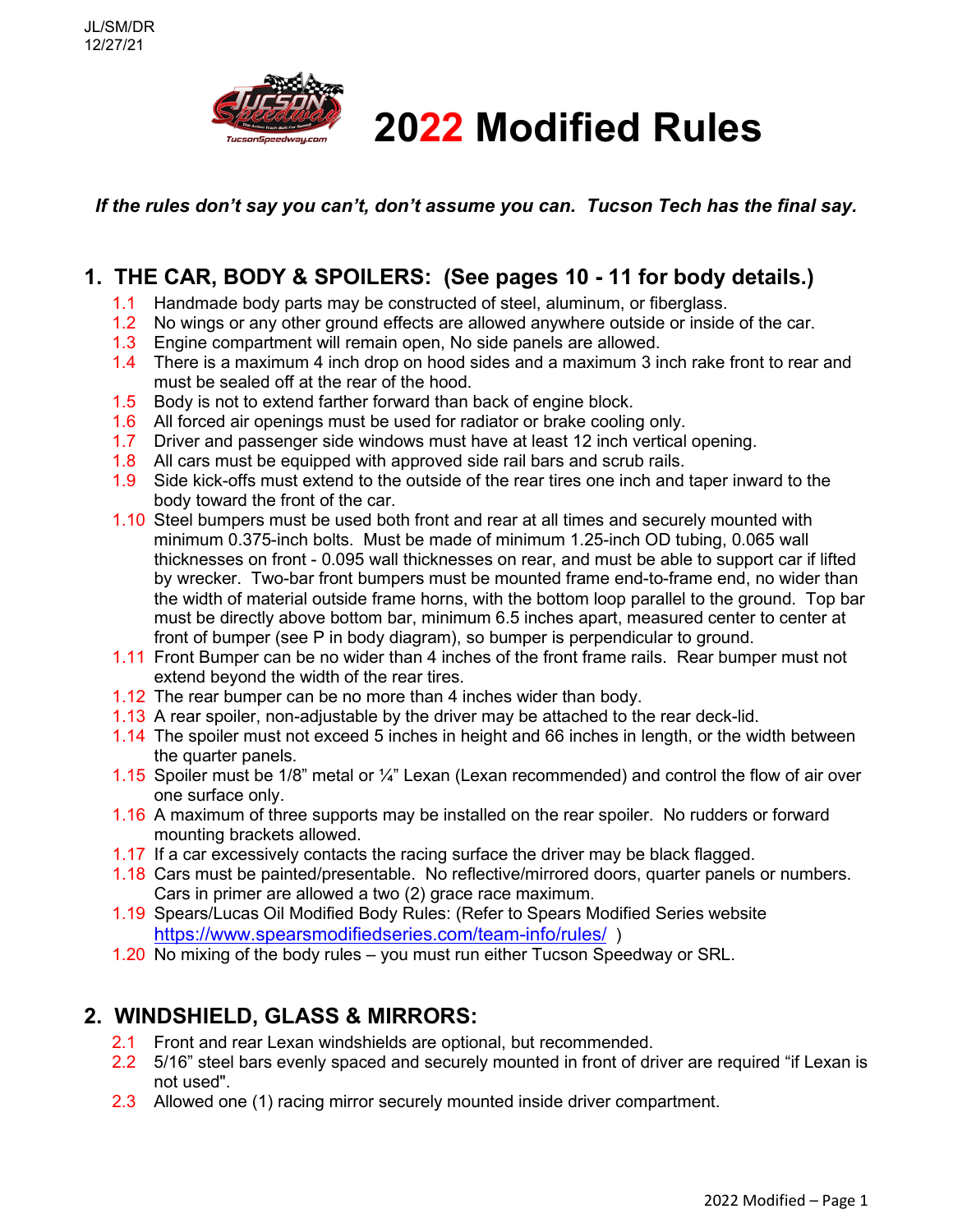## **3. FRAMES:**

- 3.1 Tube frame with stock front clip is permitted.
- 3.2 Frame may be cut at the rear only at a point not further than 36 inches from center of rear end housing.
- 3.3 Frame may not be widened or narrowed, must be full and complete on both sides.
- 3.4 Front cross member may be notched for radiator clearance only.
- 3.5 Fabricated front clips must add 25lbs of weight in front of the bellhousing.

## **4. ROLL BARS:**

- 4.1 All cars must have a steel roll cage consisting of continuous hoop not less than 1-3/4 inch outside diameter and must have a wall thickness of at least .095.
- 4.2 Cage must be mounted in at least six places with proper bracing to protect the driver.
- 4.3 Earnhardt bar is recommended; a vertical support down tube from upper halo to cage to add support to upper halo.
- 4.4 Minimum of three driver side door bars, parallel to the ground and perpendicular to the driver door. Door bars must be welded to the front and rear of roll cage.
- 4.5 Bar across back of engine with vertical rub rails for protection of feet is required.
- 4.6 Steel door plate, must be securely welded to outside of driver side door bars and cover area from top door bar to bottom door bar and from rear hoop down-post to five inches in front of seat.
- 4.7 No brace bars forward of cage may be higher than hood.
- 4.8 Down bars cannot pass through the hood!

## **5. ENGINE SPECIFICATIONS:**

- 5.1 360 cubic inch displacement or less.
- 5.2 602 Crate Motor w/2bbl: 2475 pounds, 58% left-side weight, 6200 RPM.
- 5.3 602 Crate Motor w/4bbl (box stock 4150 series Holley 650): 2500 pounds, 58% left-side weight, 6200 RPM
- 5.4 10:5 Open Motor: 2575 pounds, 57% left-side weight, 7000 RPM. (Engine must pump 10.5 or less, no exceptions).
- 5.5 604 Crate: 2575 pounds, 57% left side weight, 6600 RPM.
	- 5.4.1 The 602 or 604 GM Crate motor must be left as "Factory" sealed by GM. At this time it is the "bottle cap" seal. Crate engines that have been rebuilt or modified in any manner are considered under the open motor rules. 604 Crate Rebuild must use stock internal parts with the following exceptions: may use 1.5 or 1.6 aluminum roller rocker arms, GM 12499224 Beehive valve springs, 6.5" aftermarket oil pan and approved aftermarket harmonic balancers and pulleys and will fall under the appropriate compression open motor rule with the **addition of 50 lbs weight.**
- 5.6 Flat tappet camshafts only except 604 & other approved sealed engine packages. No roller lifters.
- 5.7 Aluminum water pumps & pulleys are allowed.
- 5.8 After-market power steering pumps are allowed.
- 5.9 Must have cast iron cylinder heads, original valve angle and location except 604 crate engine.
- 5.10 All Modifieds will be required to use a rev limiter with a 7000 RPM limit. 604 crate engines will have a 6600 Rev Limiter and must be out of reach of driver. 602 crate engine will have a 6200 rev limiter. Rev Limiter must be out of reach of driver.
- 5.11 Crankshafts cannot weigh less than 49lbs. Must install a 1" diameter pipe plug to inspect crankshaft, or remove pan.
- 5.12 No titanium anywhere.
- 5.13 Aftermarket air filter housing permitted and be used during all competition.
- 5.14 No acid dipping, no pressure porting.
- 5.15 Stamped rocker arms or roller rockers are permitted.
- 5.16 Screw-in rocker arm studs are okay and stud girdles are allowed.
- 5.17 Polly locks are okay.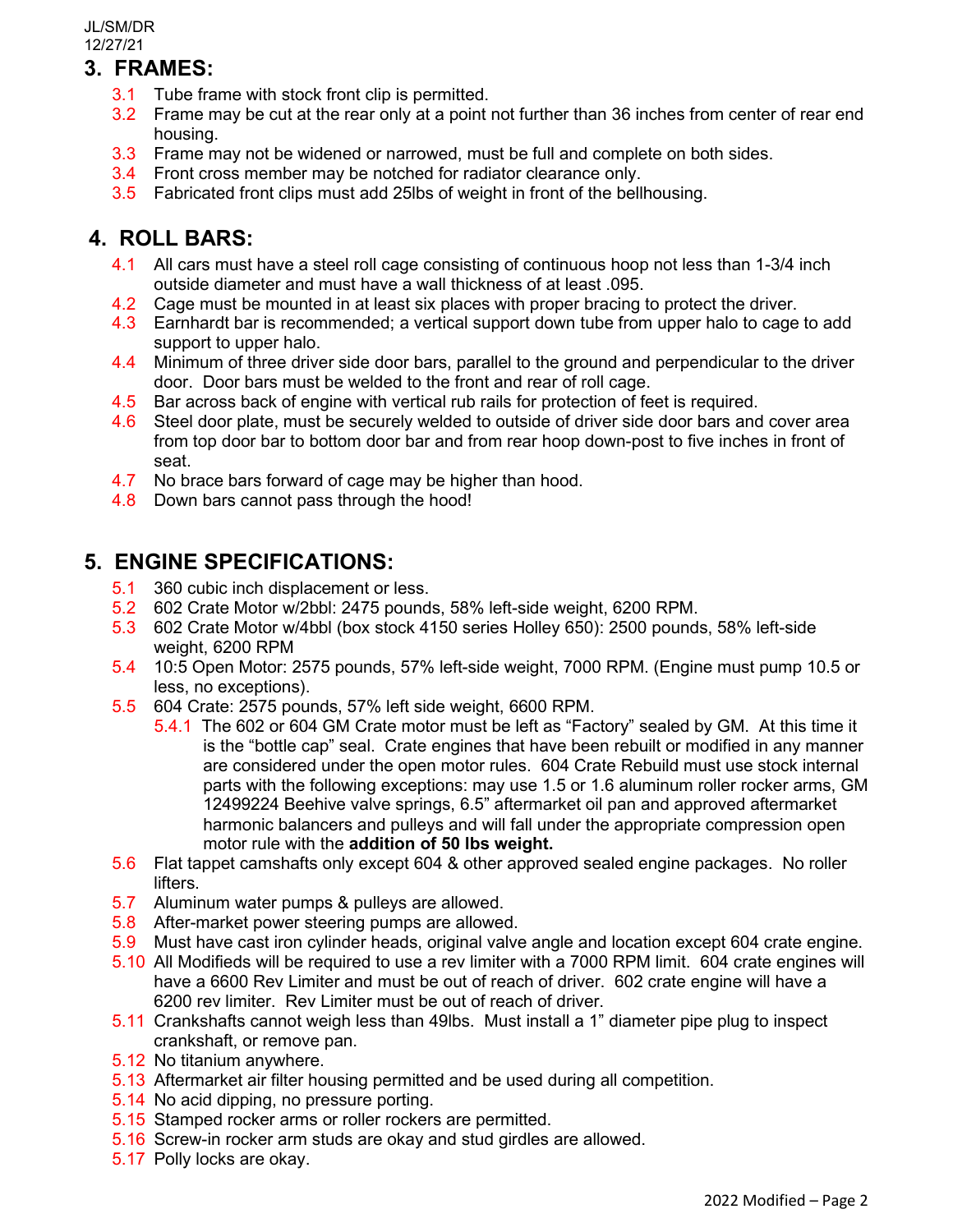- 5.18 No dry sump oil systems.
- 5.19 Engine must be at least 72 inches from the back of the block to the center of the rear end housing.
- 5.20 Every engine will be pumped/whistled and sealed at the beginning of the season. Tucson Speedway reserves the right to pump/whistle any engine at any time, regardless if the engine is sealed. Two (2) right center intake bolts and one (1) carburetor bolt with one (1) adapter bolt on the right side must be drilled adjacent to each other for sealing. If the seal is broken or missing, at any time after a race, it may result in disqualification.

#### 5.21 **Crate Engine Seal Details:**

The 602 or 604 GM Crate motor must be left as "Factory" sealed by GM. At this time it is the "bottle cap" seal. Crate engines that have been rebuilt or modified in any manner are considered under the open motor rules and will fit under the appropriate compression open motor rule with the addition of 50 lbs weight. See rule 5.4.1 for details.

Engines shipped from engine manufacturers and/or track approved Certified Engine Rebuilders come as a sealed unit. Alteration and/or tampering with engine seals deems that engine in-eligible for competition and will be confiscated; subjecting the driver to any or all of the following penalties; fines; or suspensions. 2021 is the final year for crate rebuilds then they fit under the appropriate open motor rule.

Penalties for these violations are not subject to appeal and decisions are final.

- 1. All cars must have a Carburetor seal and Engine seal after any race. If you do not you may be disqualified. If you are caught tampering with the seal(s) you will be disqualified for that night and lose all points for the season and potential suspension for two races. Tucson Speedway will provide the first set of seals at no charge. All seals after that will cost \$5.00 each. If the seal is removed you must have it resealed before any on track competition.
- 2. Alteration or modification of any sealed component will cause that component(s) to be ineligible for competition and will subject the driver and or owner to disqualification from the event, confiscation of the component(s); forfeiture of any or all event monies an indefinite suspension; additional fines and penalties as deemed appropriate by Officials.
- 3. Seals deemed tampered with or altered cause the engine to be ineligible for competition and will be immediately impounded. Impounded engines will be sent to a track approved Certified Engine Re-builder, at the expense of the driver and or car owner for engine recertification. At the conclusion of testing, the engine has been deemed altered or modified, the offending driver and or owner will be subject to automatic disqualification from the event; loss of Driver championship points as identified; forfeiture of any or all event monies and/or contingency awards; confiscation of the engine; an indefinite suspension, additional fines and penalties as deemed appropriate.

**NOTE**: Absolutely no removal of, alteration of, or covering of casting numbers, part numbers, manufacturers name, logo, insignia, etc., from **ANY ITEM** on the race car. To do so makes a part illegal and will be treated as such. If you come up with a **RARE PART** that we cannot find listed for regular production passenger car use, the **BURDEN OF PROOF IS ON YOU**! At any time you may be asked to remove a head, manifold or possibly an entire engine for inspection. Failure to comply will result in the same penalty as if it were illegal.

### **6. EXHAUST:**

6.1 Exhaust system must be mounted in such a way as to direct spent gasses away from cockpit of vehicle and away from areas of possible fuel spillage. All exhaust must go through the muffler, two per car, and one per header. One large muffler is allowed.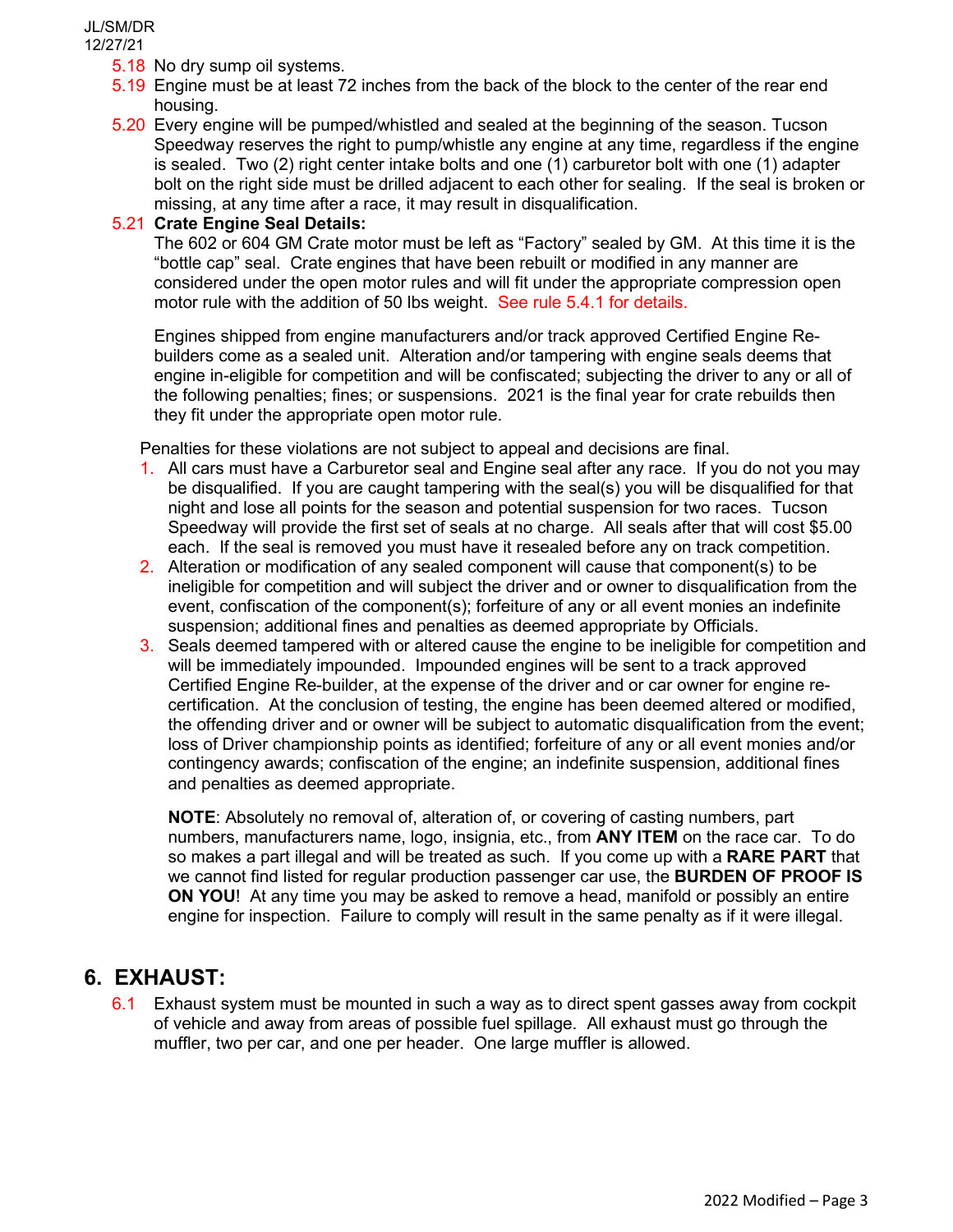## **7. CARBURETOR:**

- 7.1 A single Holley 4412 S, C or XP casting number 3250, no more than 500cfm, 2 barrel carburetor must be used. The ONLY approved modifications are as follows:
	- 7.1.1 The choke air horn may be removed with a square mill cut.
	- 7.1.2 The butterflies may be drilled with one (1) idle hole each, maximum of 3/16 inches diameter.
	- 7.1.3 Cam and accelerator pump may be replaced with aftermarket.
	- 7.1.4 The choke and linkage must be removed and screw holes must be filled.

7.2 GM 602 may use a box stock 4150 series Holley 650 4BBL car with additional 25 lbs of weight. 7.3 Carburetors must fit Go/NoGo gauges.

## **8. CARBURETOR ADAPTER**:

8.1 Any Carburetor adapter max 1" high with gaskets no thicker than 1/8".

## **9. INTAKE MANIFOLD:**

- 9.1 Any commercially available cast iron or aluminum one-piece intake with no modifications is allowed on open motors. Retail price not to exceed \$400.00.
- 9.2 The GM 602, 604 or other sealed engine programs as previously defined must run the intake that comes on it.

## **10. IGNITION:**

- 10.1 Only a point type, single or dual, or electronic system is permitted.
- 10.2 Electronic distributors, single or dual point distributors, or any camshaft driven type distributors are permitted. Magnetos, crank trigger, optically triggered, digital or computerized systems that are designed to vary spark curve are not permitted.
- 10.3 The distributor must mount in the stock location and maintain the same firing order as for factory engine and the make and model engine being used.
- 10.4 No crank trigger ignition systems allowed.
- 10.5 No adjustable timing controls allowed.
- 10.6 No ignition system equipment or wiring may be located in the driver's side door area.
- 10.7 All ignition system equipment must be securely mounted, accessible to tech inspection and out of drivers reach.
- 10.8 All wires from MSD/Spark Amplifier to distributor must be visible with NO open connections.
- 10.9 All cars must be equipped with a master electrical switch located in the cockpit of the car. The switch must be within reach of the driver and safety crew from the left side of the car. On/Off must be clearly marked.

## **11. COOLING SYSTEM:**

- 11.1 Cooling system may be modified.
- 11.2 Radiator and oil coolers must not protrude above interior.
- 11.3 Catch can must be securely mounted.
- 11.4 Absolutely no antifreeze (ethylene glycol) allowed. Water Wetter or like additives permitted.

## **12. TRANSMISSION:**

- 12.1 No 5 speed transmissions or "in and out" boxes allowed.
- 12.2 Automatic transmissions are allowed.
- 12.3 Internal clutch transmissions are allowed such as Bert and Brinn.

## **13. CLUTCHES AND DRIVE SHAFT:**

- 13.1 No aluminum or light alloy clutch assemblies are allowed.
- 13.2 No carbon or carbon fiber clutches are allowed!!
- 13.3 No aluminum or carbon fiber drive shafts, yolks, or slip yolks allowed.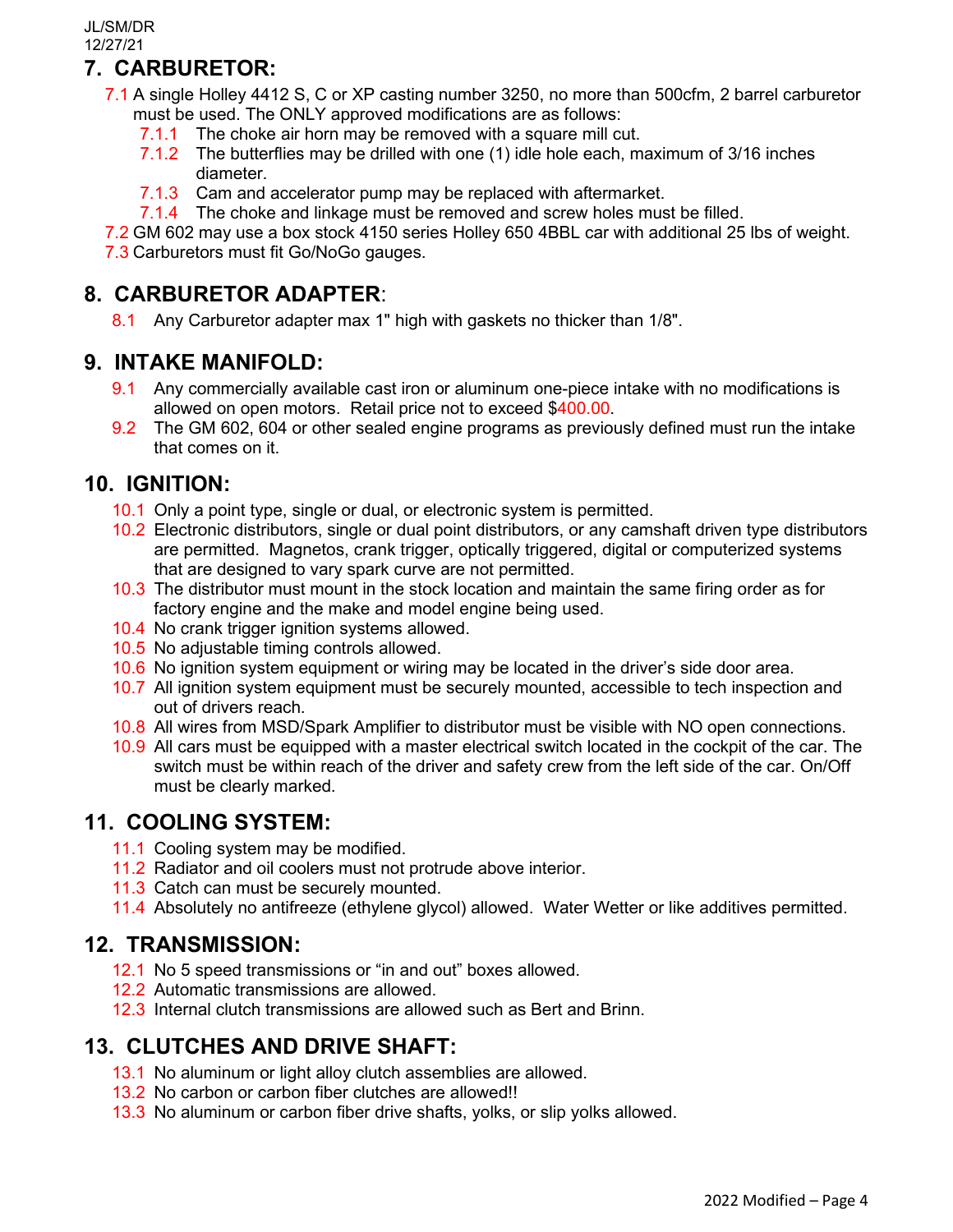13.4 Driveshaft must have a 360-degree drive shaft loop and must be constructed of at least (1) 0.25 inch by two inch steel, or one inch tubing, mounted six inches back from front U-Joint preventing the shaft being dislodged and dropping onto the racing surface.

## **14. REAR END:**

- 14.1 Any passenger car or truck type rear-end is permitted.
- 14.2 Quick change rear ends are allowed provided steel tubes and mounts are used. (Can only run common 9" rear end gears.)
- 14.3 Full spool, mini spool or welded rear ends only.
- 14.4 Aluminum lowering blocks, axle caps, and drive plates are allowed.
- 14.5 No cambered rear-ends or titanium axles or lower shafts are allowed.
- 14.6 No rear sway bars are allowed.
- 14.7 Rubber devices or spring devices in the rear control arms are no allowed.
- 14.8 No pull bars allowed.
- 14.9 Locking devices like Gold Track are NOT allowed.

## **15. BRAKES:**

- 15.1 Working calipers or drums on all four wheels is required.
- 15.2 Aftermarket steel front hubs are allowed.
- 15.3 No carbon fiber.
- 15.4 No aluminum calipers.
- 15.5 No aluminum components.
- 15.6 Rotors cannot be lightened or drilled, and must not be less than .060 inches of minimum. (i.e. Minimum stamped on rotor is 1.2 inches, cannot be measured less than 1.14 inches).
- 15.7 No solid-type rotors allowed.
- 15.8 Racing type brake pedals and master cylinders permitted.
- 15.9 Brake bias adjustments or adjuster valves are permitted.

## **16. TREAD WIDTH:**

16.1 79 Inches maximum, measured from the outer most part of the tire at spindle height, with driver in the car, as presented for inspection  $-\frac{1}{4}$ " tolerance. Must fit TS gauges before the race.

### **17. WHEEL BASE:**

17.1 Wheelbase no shorter that 108". (1" variance allowed for Caster settings) or you could say NLT 107" (Zero tolerance).

### **18. SUSPENSION:**

- 18.1 Tube type steel upper A-frames permitted.
- 18.2 A-Arms must be mounted in stock location and must be capable of being replaced by stock parts from same type.
- 18.3 Lower A-frames must be unaltered OEM stock replacement.
- 18.4 Lower A-frames must be same length left and right.
- 18.5 Aluminum cross shafts permitted.
- 18.6 Heim joints and steel sleeves and mono balls will be permitted on the front suspension provided the component is not modified to accommodate use.
- 18.7 Hubs and A-frames cannot be made of aluminum; any other aluminum suspension parts are also not allowed.
- 18.8 No fiberglass suspension parts allowed.
- 18.9 Stock style slapper sway bar only or splined sway bars.
- 18.10 No weight changing devices to be mounted so that that they may be operated from inside of the Car.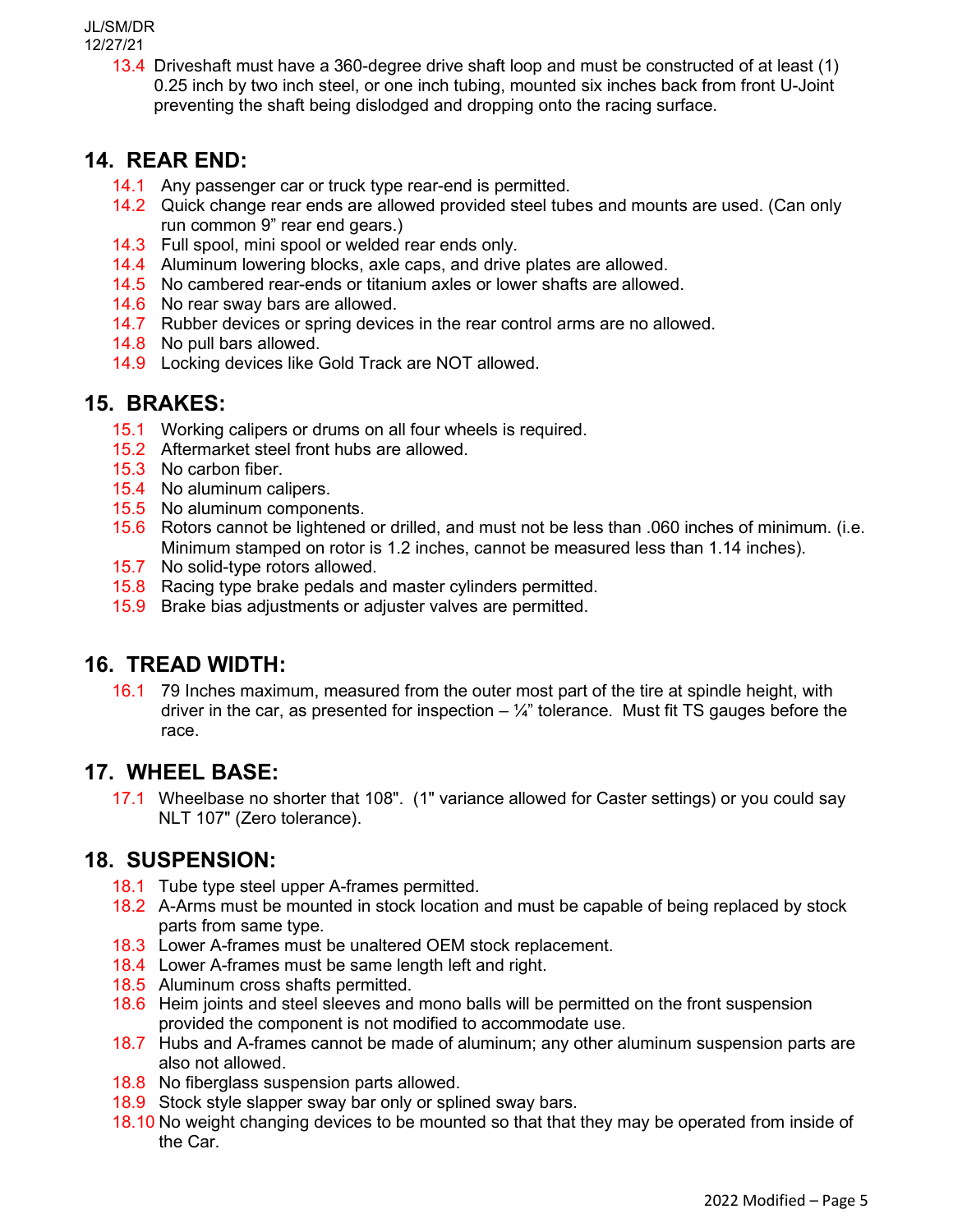## **19. SPINDLES:**

- 19.1 Stock OEM passenger car spindles only. No fabrication of spindles allowed.
- 19.2 Aluminum spindles not allowed.

#### **20. STEERING:**

- 20.1 An approved quick release steering wheel is required.
- 20.2 Steering columns must be collapsible. U-joints are acceptable.
- 20.3 No rack & pinion steering.
- 20.4 Steering box must remain within one original bolt pattern for type of frame used.
- 20.5 Steering quickener is permitted.
- 20.6 Electric power steering is permitted but must use the original steering box configuration.
- 20.7 All steering heim joints and tie rods may be constructed of magnetic steel or aluminum.
- 20.8 All welding of steering components must meet with track approval.
- 20.9 Steering wheels must have a (2) two inch thick high density pad in the center.

## **21. SHOCKS / SPRINGS:**

- 21.1 Schrader valves, or any other means of adjusting gas pressure, are not allowed. Internal, stationary base valves, meant to reduce gas pre-load, are not allowed. Coil or leaf spring allowed. No torsion bars, air bags, or pressurized springs. One spring per wheel. Four shock absorbers total.
- 21.2 Any steel shock that retails for \$400.00 or less. Only one steel, nonadjustable, unaltered shock absorber per wheel. No threaded body shocks, front or rear, or air type, or remote reservoir shocks. External shock dampening adjustment of any kind is not allowed.
- 21.3 Coil springs a minimum of 4-1/2 inches in diameter permitted on the front or rear of the car. Rear of car may use the 4-1/2 coil over kit.

### **22. WHEELS:**

- 22.1 Steel racing wheels mandatory, maximum eight (8″) inches wide, fifteen (15″) inches diameter.
- 22.2 Minimum Heavy duty 9/16″ inch wheel studs are required.
- 22.3 No air bleeders permitted.
- 22.4 Wheel spacer's optional.
- 22.5 No wheel weights allowed.

### **23. TIRES**: **(Hoosier D800)**

- 23.1 All cars will run Tucson Speedway (TS) tires purchased from TS Tire Barn. The track specified tire for the 2022 season is the 8" Hoosier D800. No shaving, grinding, cutting, softening, conditioning, siping, or grooving of tires allowed. A minimum durometer reading may be enforced at all time. Tire limitation rules apply.
- 23.2 TS has a "Tire limitation rule" in an effort to lower the costs associated with racing by limiting the amount of tires any competitor may purchase. The tire limitation rule is only in affect for the tires that are eligible to race on, not practice on. Below are the requirements, rules and guidelines for the Tire Limitation Policy.
- 23.3 On Opening Day, each competitor that has a car in the pits that attempts to qualify and compete in that evening's events may record a maximum of six (6) new tires.
- 23.4 There will be no banking of tires at TS tire barn facilities.
- 23.5 No bleeder valves will be allowed.
- 23.6 Swapping tires between teams will not be allowed.
- 23.7 Tires that are qualified on must be used for all heat and main event races.
- 23.8 On each race day, after the first race event that TS holds a Modified event, each competitor who has a car eligible and ready for competition will be allowed to record tires as permitted by the tire schedule. During special events, tire allotment may be adjusted at the discretion of the Tech Director.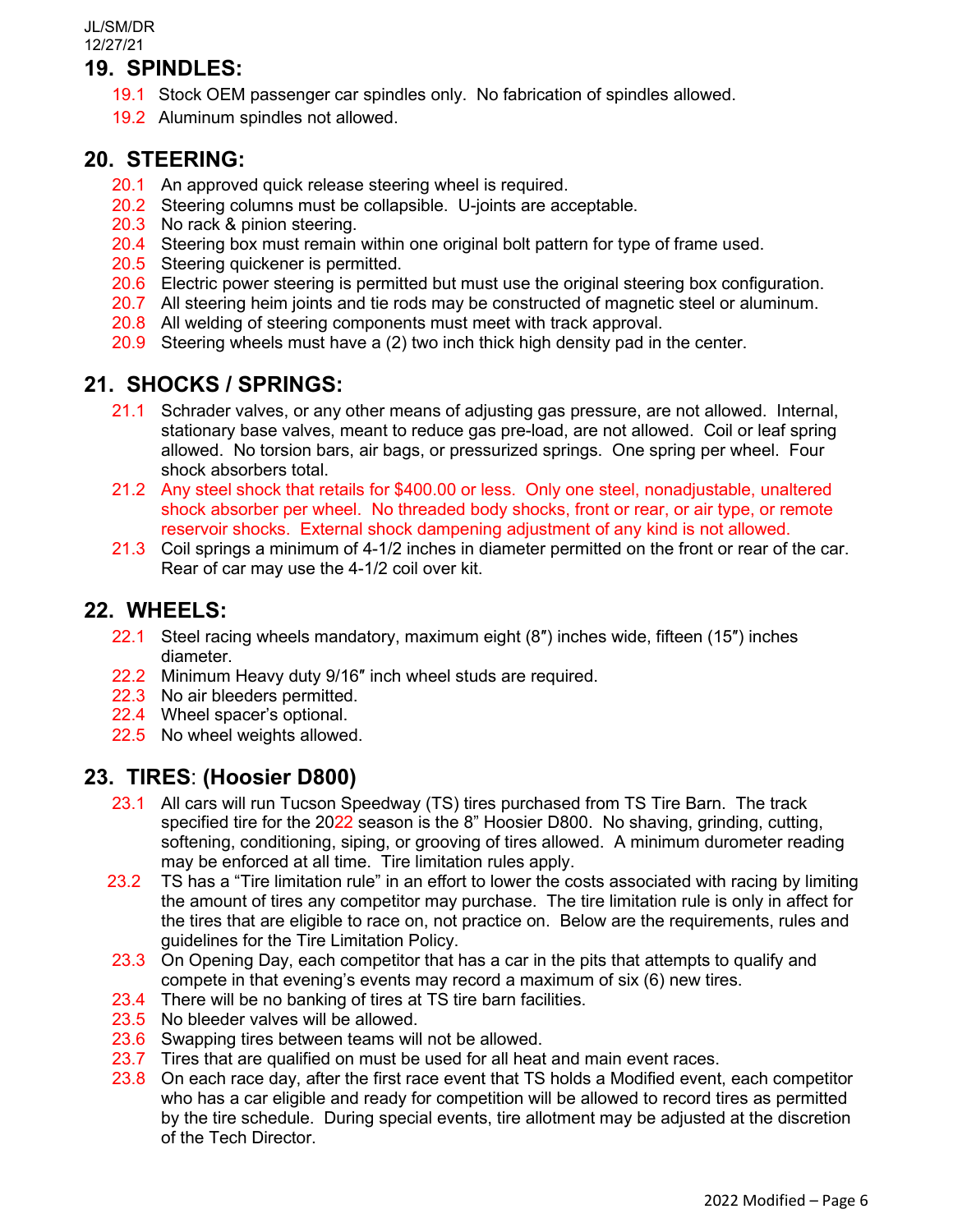- 23.9 Cars must attempt to qualify and compete. What constitutes a qualifying attempt shall be left to the discretion of TS officials. If the car does not attempt to qualify and compete, the tire / tires will be considered NEW for the next event and the competitor will not be allowed to purchase new tires.
- 23.10 Each tire will be branded, logged, and recorded by TS Tire/Tech Officials.
- 23.11 In the event that a competitor is unable to attend or compete on Opening Day, at their first race to TS they may record four (4) new tires.
- 23.12 In the event that a competitor flattens or damages more than one tire in an accident, only one (1) new tire may be recorded for replacement. The Competition Director may approve additional tires to competitors damaging more than one tire in an event. Competitors must present all damaged tires to Track Officials before the end of the night to be eligible for replacement. The replacing tire must be of similar age and quality of the tire it is replacing; i.e. a new tire replaces a new tire or a used tire replaces a used tire.
- 23.13 TS Tire Barn is open Fridays prior to race weekend (if practice is scheduled), and Race day.

### **24. WEIGHT:**

- 24.1 See engine rules for weight.
- 24.2 Weight rules are subject to change per level of competition at TS Officials discretion.
- 24.3 Your declared weight must be posted on the top right side of the windshield pillar.
- 24.4 All added weight that is not contained in the frame rails or in steel tubing welded to the frame, must be painted white, must have car number clearly visible on each piece, and must be securely attached with a minimum of two  $(2)$   $\frac{1}{2}$ " grade 5 minimum bolts with lock nuts.
- 24.5 No pellets or tungsten allowed.
- 24.6 In the interest of safety, a \$10.00 per pound fine **may** be assessed to the driver of any car that loses a ballast weight on the track surface. This fine will be paid to and verified by Tech, prior to further competition.

### **25. FUEL:**

- 25.1 Racing fuel must be purchased from TS directly. Competitors may be required to show a purchase receipt from TS for fuel on the race day. If no receipt is provided, winnings will be withheld until the fuel is tested and the costs of fuel testing will be deducted from the winnings.
- 25.2 The fuel shall not be blended with alcohols, ethers or other oxygenates and it shall not be blended with aniline or its derivatives, nitro compounds or other nitrogen containing compounds. You can mix pump gas and racing fuel. It is the competitor's responsibility to ensure that fuels are not mixed in previously used containers.
- 25.3 Pump gas may be bought from a gas station.
- 25.4 Icing or cooling of fuel system will not be permitted in the pit or racing areas.
- 25.5 Icing, Freon type chemicals, or refrigerants may not be used in or near the fuel system.
- 25.6 Pressure systems will not be permitted.
- 25.7 Any concealed pressure type containers, feed lines, or actuating mechanisms will not be allowed. Even if inoperable.
- 25.8 Only 1 metal alloy gasoline filter may be used between the fuel cell and the fuel pump. The location and size of the filter must be acceptable to TS officials.
- 25.9 No nitrous oxide or additives of any kind allowed.
- 25.10 Fuel is subject to testing at any time.

### **26. IDENTIFICATION AND MARKING:**

- 26.1 Management reserves the right to assign or restrict the display of decals, identification and advertising deemed by the track officials to be in poor taste or otherwise detrimental to the betterment of the sport.
- 26.2 Side numbers must be at least 18" inches high and neatly lettered on both sides of the car.
- 26.3 Roof numbers must be at least 24" inches high and readable from the passenger side of the car.
- 26.4 Cars must have 6" tall numbers on front and rear.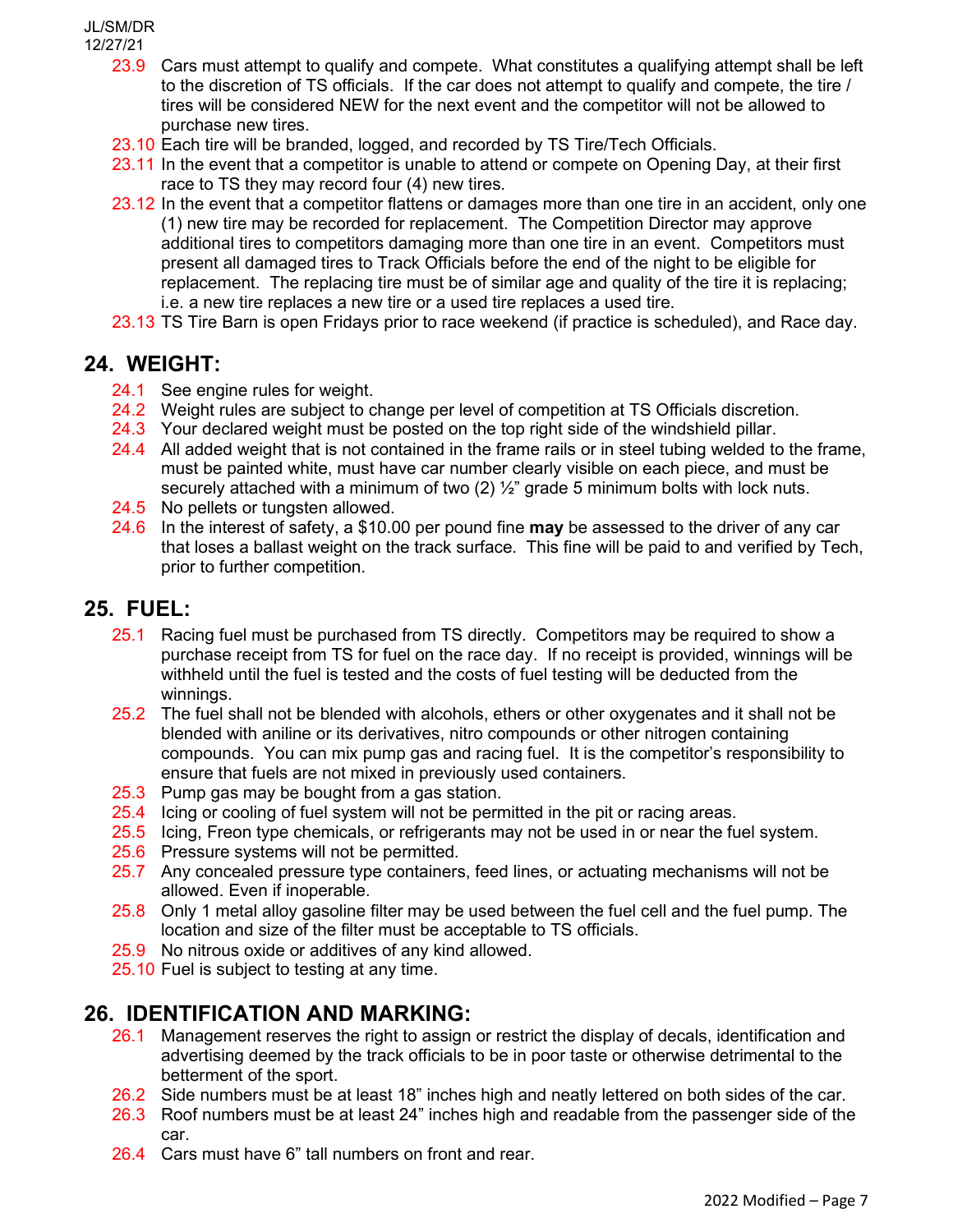- 26.5 All numbers must be legible and of a contrasting color to the area of the car on which they are displayed. No reflective/mirrored doors, quarter panels or numbers.
- 26.6 Driver's full name must be a minimum of 3" inches high on the left and right edge of the roof.
- 26.7 Car owners must register choice of car number with track management prior to the start of the season.
- 26.8 Management reserves the right to require a competitor to use a different number at any time to avoid duplication.
- 26.9 Contingency sponsor and or Class sponsor decals and or patches must be in place.
- 26.10 Top 4" inches of the windshield is reserved by Management for a division sponsor.

## **27. COMMUNICATION:**

- 27.1 Two-way radio for communication with a spotter is mandatory.
- 27.2 Each competitor must have a spotter in the designated location. It is recommended the spotter monitor TUCSON SPEEDWAY race control.
- 27.3 Each car must have spotter during practice sessions.
- 27.4 One car radio, one wiring harness and antenna only.
- 27.5 Spotters must display car # affiliation for spotter official to see.
- 27.6 During the event, start to finish, spotters must be in the designated location any time their car is on the race track.
- 27.7 Transponders for automatic lap scoring/timing is required and must be mounted on the right side frame rail, 13'6" from the furthest point of the nose and no higher than 12" off the ground.

## **28 ELECTRONICS:**

- 28.1 NO Traction Control Devices of any kind If any 'traction control' device is found, the driver and owner will be disqualified from the event, the car will be confiscated until a \$10,000 fine is paid. Additionally, the driver and owner will receive a lifetime ban from all Tucson Speedway events.
- 28.2 No Data Acquisition equipment/wiring is allowed in the car on officially recognized race or practice days.
- 28.3 No digital dashes will be allowed.
- 28.4 Cellphones, smart watches or bluetooth devices will not allowed in racecar at any time during qualifying or race, this is an automatic disqualification.

## **29 FUEL CELL:**

- 29.1 All cars must be equipped with a track approved fuel cell with a bladder. Must have a positive locking cap.
- 29.2 Fuel cells must be mounted within a steel framework constructed of steel square tubing (1 inch x 1 inch, 0.065 inch minimum).
- 29.3 The framework must attach to the frame rails with a minimum of four  $(4)$  one-half  $(1/2)$  inch bolts. Framework may be welded to the main frame rails of the car.
- 29.4 Fuel cells must be enclosed in metal container, and must also be protected in rear with rollcage tubing and securely mounted behind the rear-end.
- 29.5 Fuel cell height 6 inches minimum measured to bottom of cell from ground 4" in front of rear bumper.
- 29.6 No part of fuel cell should be lower than protective tubing.
- 29.7 Fuel cells must be vented out upper left rear corner with a flapper or check valve in the vent tube.
- 29.8 Steel braided fuel lines or lines sealed in pipe or conduit are required.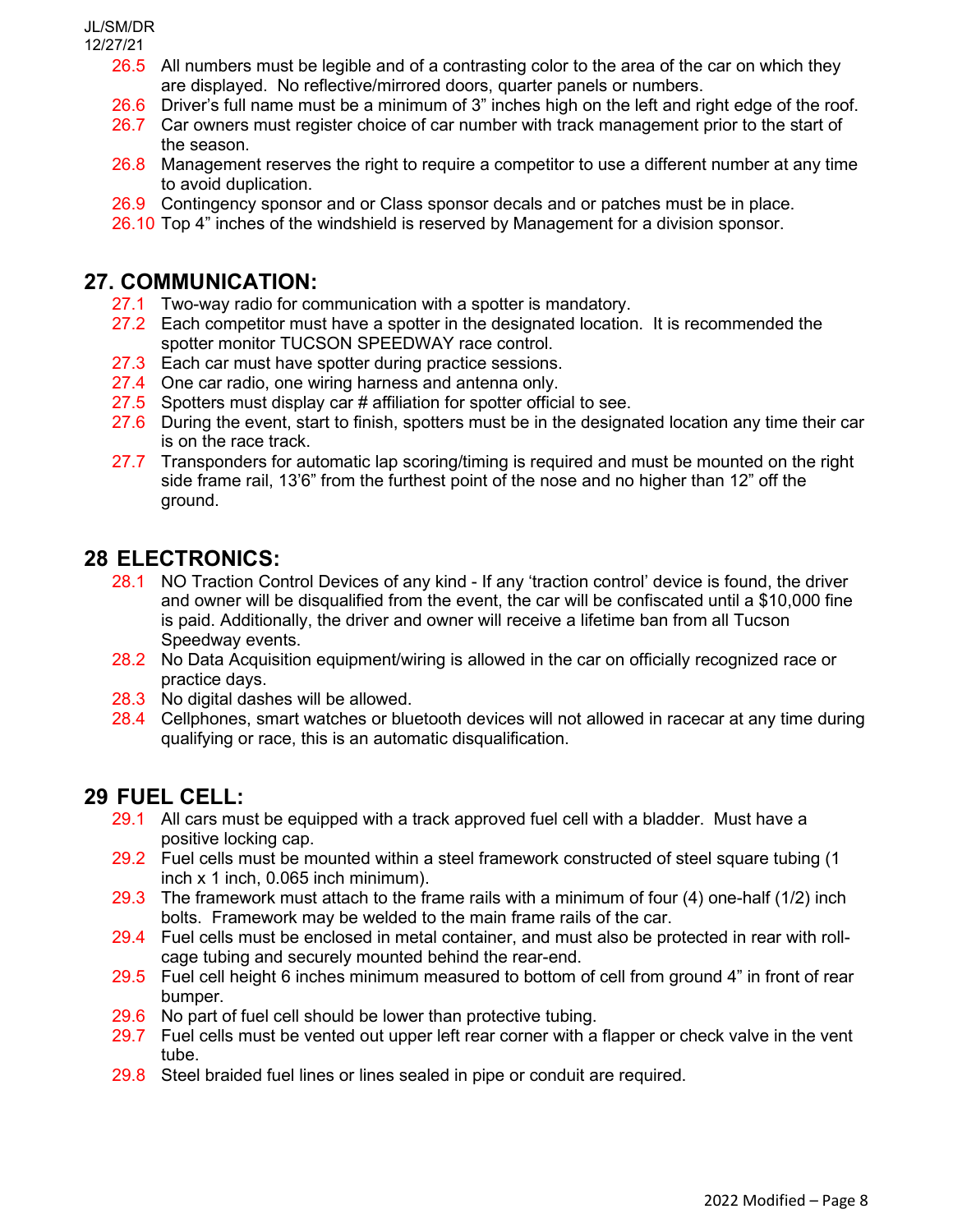## **30 SEATS AND SAFETY EQUIPMENT:**

- 30.1 For all safety equipment. It will be the sole responsibility of the driver, not track management, their agents/officials or corporate officers to ensure that his/her safety equipment is correctly installed, maintained, and properly used. Please refer to manufacturer installation and usage guide lines and adhere to them.
- 30.2 Aluminum professionally built high back racing seat required. No plastic, etc.
- 30.3 Padded headrest required.
- 30.4 Seat must be securely bolted to and mounted on an assembly that is an integral part of the roll cage.
- 30.5 Seat will not be attached to the floorboard. OK only if floor is minimum .125 steel welded between frame rails.
- 30.6 A five- (5) point safety harness, with quick release is mandatory! 3" wide lap belt, 2" or 3" shoulder belts, and a 2" submarine belt. All belts shall be attached to roll cage using minimum  $\frac{1}{2}$ " grade 8 hardware and safety cables.
- 30.7 Cotton harness components prohibited.
- 30.8 SFI or FIA approved Safety harnesses/seat belts may be no more than five (5) years old. If necessary, proof of purchase may be required. Any visible damage, fraying or sun damage, may require replacement.
- 30.9 Drivers must wear a full-face helmet, carrying at least a valid 2010 but recommended 2015 Snell Standard label at all times on the race track.
- 30.10 The driver should wear the helmet in accordance with the directions provided by the helmet supplier and or manufacturer. Any modification to the helmet for any purpose must not detract from its effectiveness.
- 30.11 Window net mandatory SFI or FIA approved and may be no more than five (5) years old! Minimum 1" ribbon with release at top only. It is required that all window net releases be updated to the quick release seat belt type with releases located and facing the outside of the car. No close mesh off-road type allowed. Any visible damage, fraying or sun damage, may require replacement.
- 30.12 SFI or FIA approved fire suit, gloves and racing shoes mandatory at all times. Head and neck restraint highly recommended. Neck collar mandatory.
- 30.13 Eye protection is mandatory and must be in proper place at all times.
- 30.14 All cars must have a fully charged fire extinguisher, Halon 1222, ABC or equivalent type with at least a 2 lb. UL rating. Must have an operating pressure gauge which must be visible to tech inspection. If hand held type extinguisher must be securely mounted to the right of the driver's seat, and readily accessible for use. Steel mounts only, no plastic.
- 30.15 Two (2) drive line straps, 1" x 1/8" required. Mounting to be within 6" of the U-Joints.
- 30.16 All cars will be required to have in their pits a minimum of one 5 pound, Halon or dry chemical fire extinguisher. This is to be visible to tech officials and all crew members. All crew members must be made aware of its location, and knowledgeable in the use of the fire extinguisher.
- 30.17 Car and driver will be required to make safety rule violations comply PRIOR to any on track activity.

**COMPETITIVE RULE:** If there is a rule violation that does not result in a competitive advantage, the Track Officials may issue a correction notice to the car/cars for inspection at the next class race, to be presented for inspection prior to any qualifying or heat races. If the car is not presented and/or the correction not made, the car is subject to disqualification at that race.

**OUT-OF-TOWN CARS:** TS invites all Out-of-Town competitors. Due to differing levels of competition, TS reserve the right to adjust gear, total weight or bias on an individual basis.

**Officials** reserve the right to make final decisions in the interpretation of any rules or race procedures at any time. No equipment will be considered as having been approved by reason of having passed through inspection unobserved.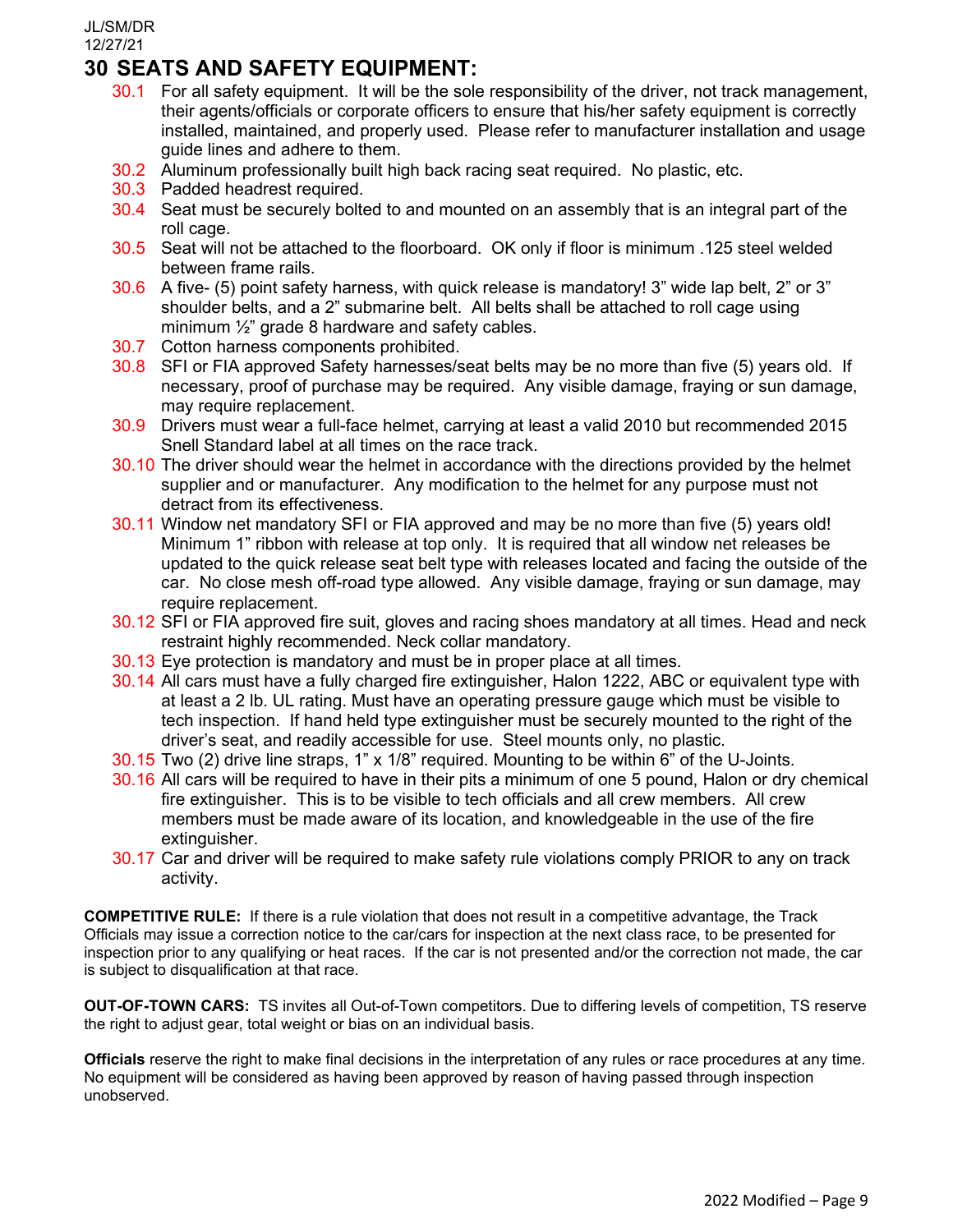## **1. BODY DETAILS:**

| <b>LETTER</b> | MAX. | MIN.                         |
|---------------|------|------------------------------|
| А.            | N/A  | 108"                         |
| В.            | 38"  | 28"                          |
| C.            | 45"  | 34"                          |
| D.            | 120" | 106"                         |
| E.*           | 72"  | <b>OR Past Back of Block</b> |
| F.            | 27"  | 22"                          |
| $G.*$         | 52"  | 42"                          |
| Η.            | 18"  | 12" Vert. Opening            |
| L.            | 66"  | 53"                          |
| J.            | 50"  | 44"                          |
| Κ.            | 56"  | 41"                          |
|               |      |                              |

- **L. Left rear tire must be partially outside body and nerf bar and visible from front, rear and top.**
- **M. Drivers compartment must be totally sealed from engine and race track.**
- **N.\*\*\* 8" Min/90 Degree Angle**
- **O. 20" 16" From ground to center of bumper.**
- **X. Must have gradual slope from roof to this point.**
- **Y. 4" Max interior slope front to rear. See 'Z' on car.**
- **Z. Interior slope is 4" front to rear and flat across. If you stay flat the front half of the interior you have used up 50% of your 4" so then from behind driver to rear you may use only 2". Also the top of the interior must be flush with the top of door and quarter panels. An optional escape hatch right side may be used by bringing the metal from top of right door down drivers compartment no higher than 12" from floor pan. Front and rear hatch must be 90 degree angle to interior.**

### **2. DIAGRAM:**

- **\* = Right Side. Left side may extend forward to cover foot box.**
- **\*\* = Roof Rake using four foot level. Must have less than 2" clearance at rear of roof and 5" at front.**
- **\*\*\* = Rear panel must be solid and attach to deck and extend to quarter panels and be securely fastened.**
- **Lexan may be used in ¼" windows ONLY!**